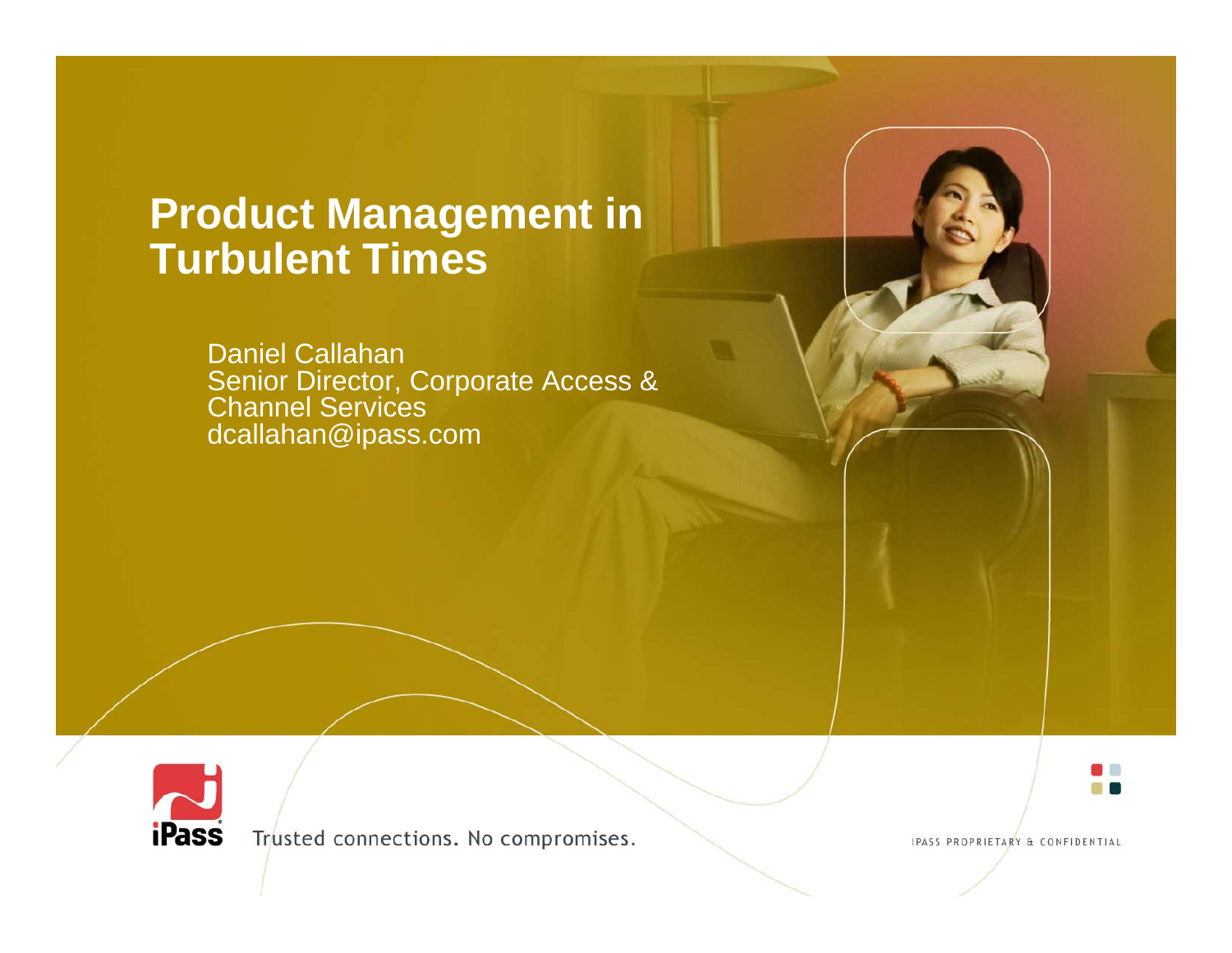## **Corporate Overview**

| Founded:                | 1996; IPO July 2003                                                                                                           |  |  |
|-------------------------|-------------------------------------------------------------------------------------------------------------------------------|--|--|
| <b>Business:</b>        | Policy-based enterprise connectivity and security services<br>to keep the remote and mobile worker protected                  |  |  |
| <b>Virtual Network:</b> | Global coverage in 167 countries<br>Largest enterprise grade global Wi-Fi footprint                                           |  |  |
| <b>Financials:</b>      | - 2004 \$166 M revenue                                                                                                        |  |  |
|                         | $-Q22005$ :<br>\$43.1 M total revenue<br>\$2.1 M broadband revenue<br>\$5.7 M service fee revenue<br>\$169 M cash - debt free |  |  |
| <b>Metrics:</b>         | 2300 enterprise customers - nearly 100% renewal rate<br>270 Forbes Global 2000 customers<br>Over 500,000 distinct end users   |  |  |
|                         | Trusted connections. No compromises.<br>IPASS PROPRIETARY & CONFIDENTIAL                                                      |  |  |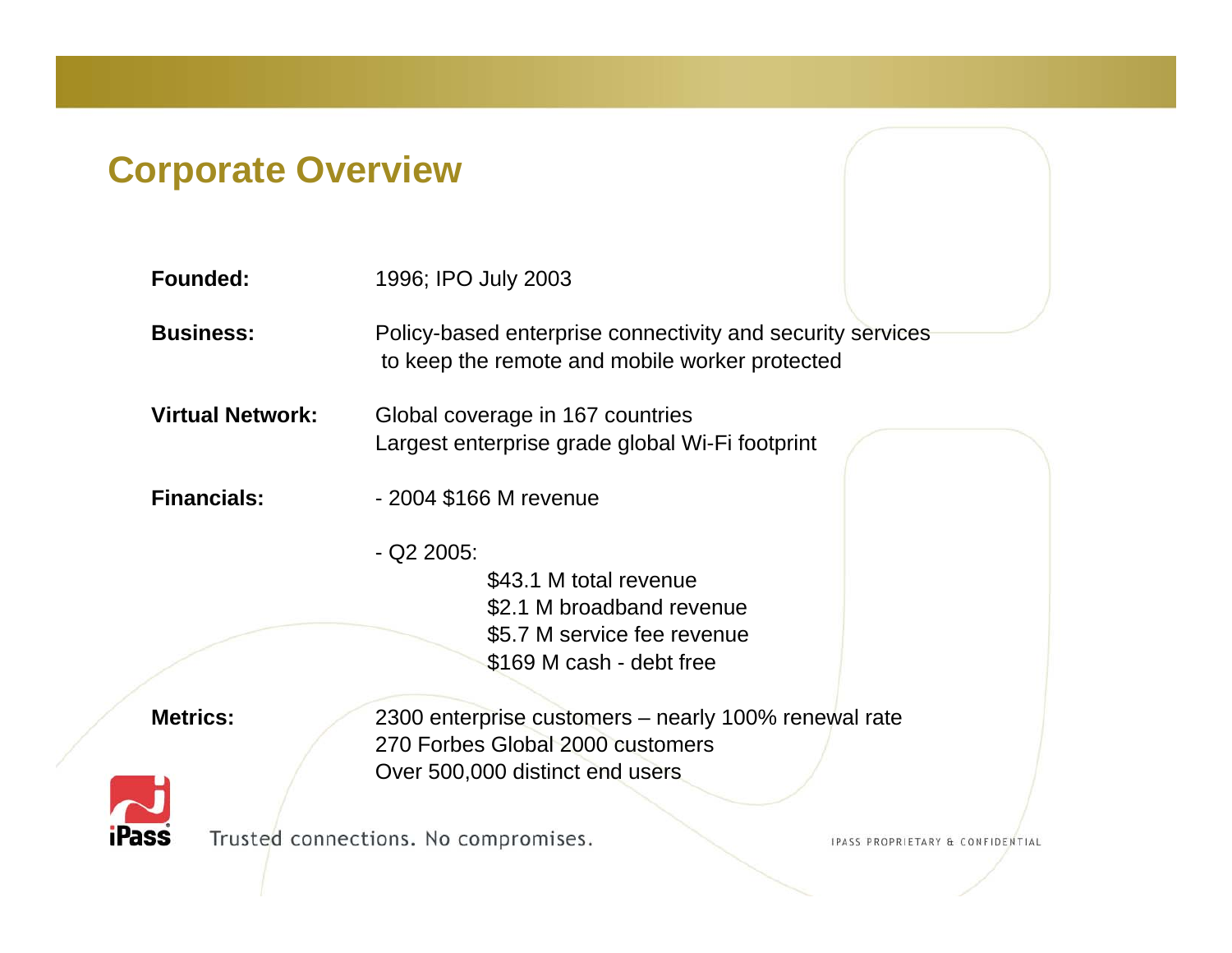#### **iPass Elevator Pitch**

- **•** "We provide enterprises with the tools they need to connect their employees to the corporate network, safely and securely, from anywhere in the world."
- IT Values
	- Secure connectivity
	- Lower help desk costs
	- Endpoint and network protection
- End User Values
	- Easy-to-use interface consistent across all access types
	- Streamlines logon process (laptop, VPN, network) $\left\vert \cdot \right\rangle$



Trusted connections. No compromises.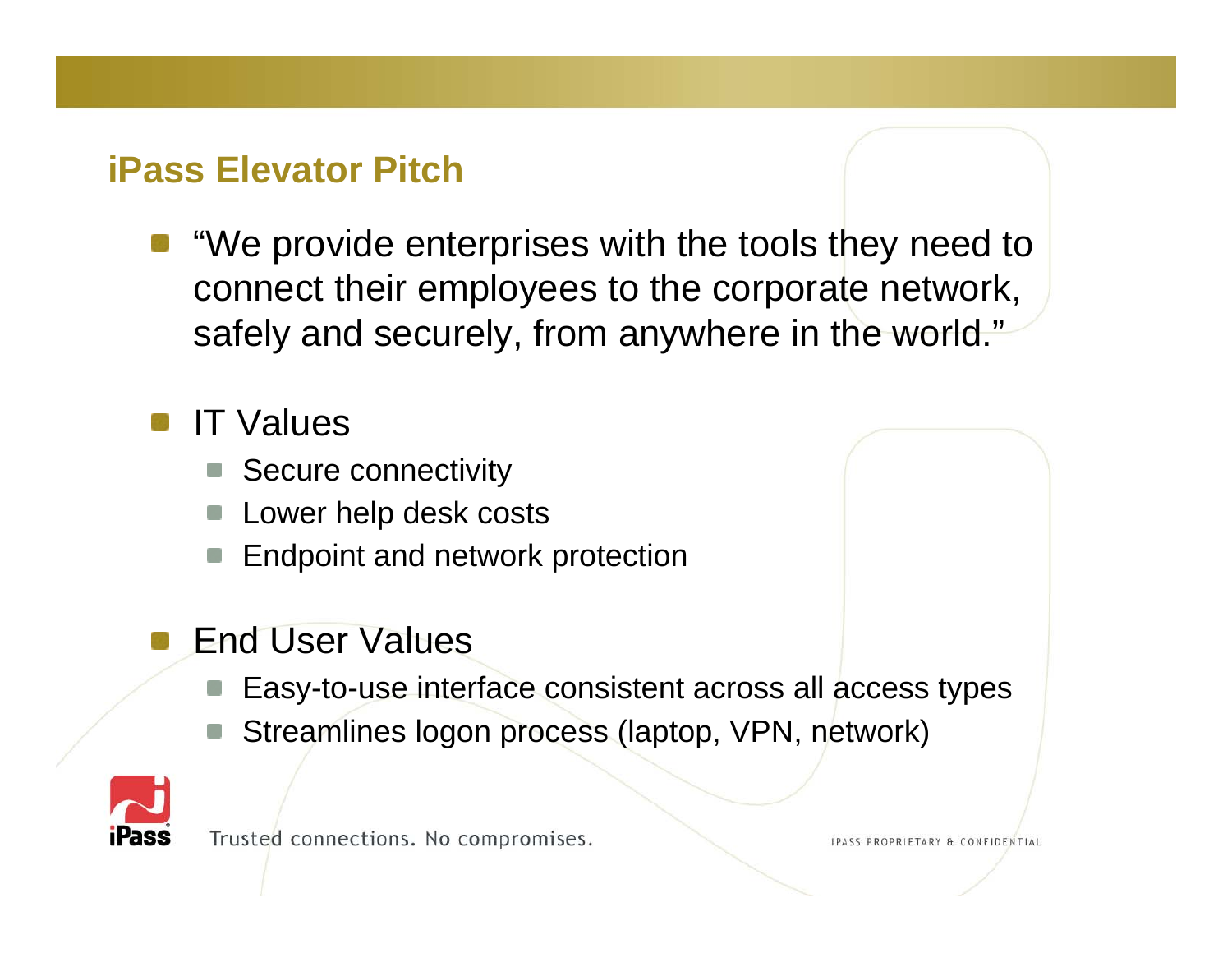#### **Unifying Networks Unparalleled Global Coverage**

- 17,000 dial access points in over 160 countries
- Over 23,000 Wi-Fi & broadband venues in 67 countries
- Includes most major airports and thousands of hotels
- Wi-FI provider partners include:
	- T-Mobile® Hotspot, SBC FreedomLink, Wayport, STSN (US)  $\blacksquare$
	- BT Openzone and Swisscom Eurospot (EU),
	- Yahoo!BB and NTT (JP), and China Telecom (CN)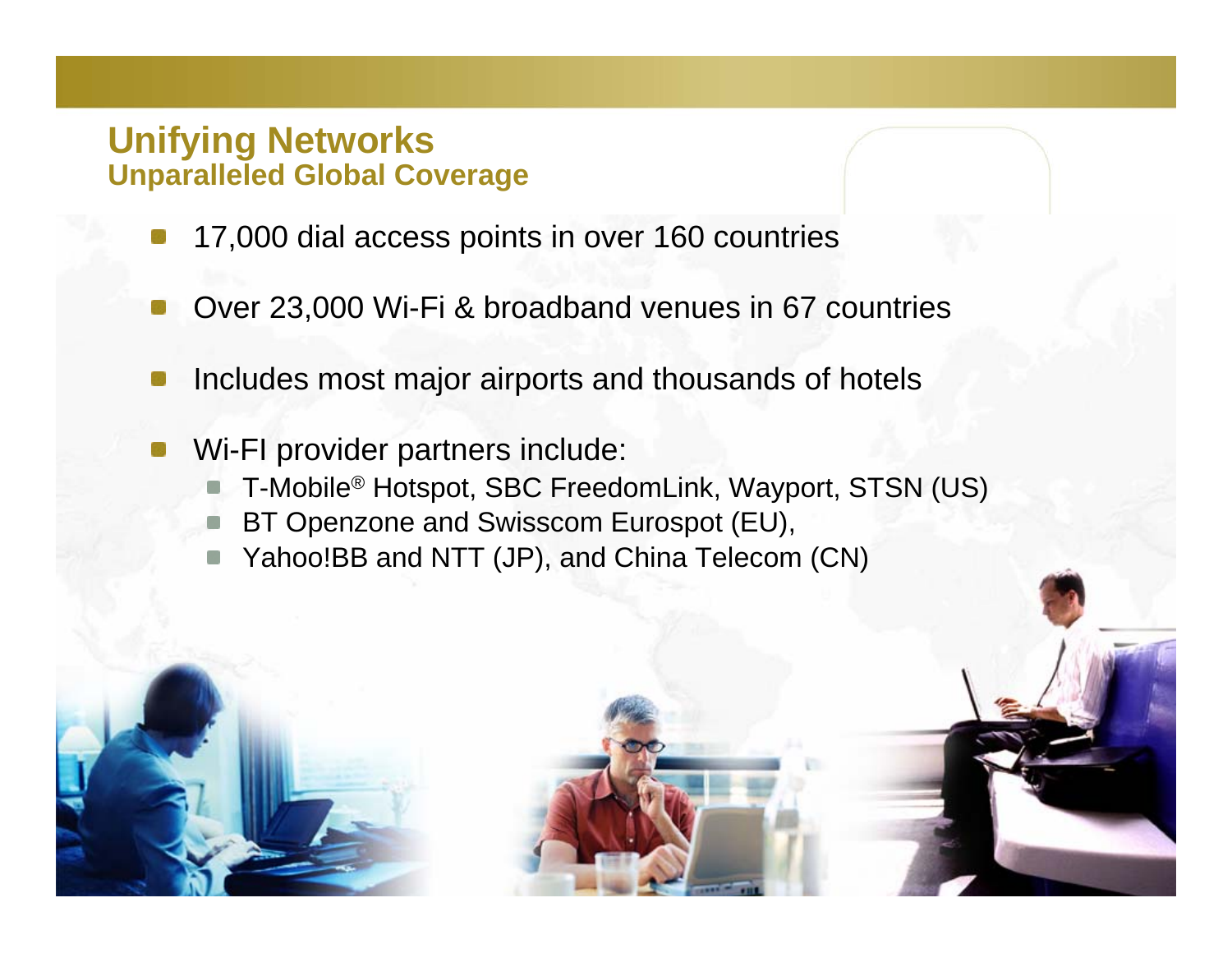#### **The Normal Product Planning Model**









Trusted connections. No compromises.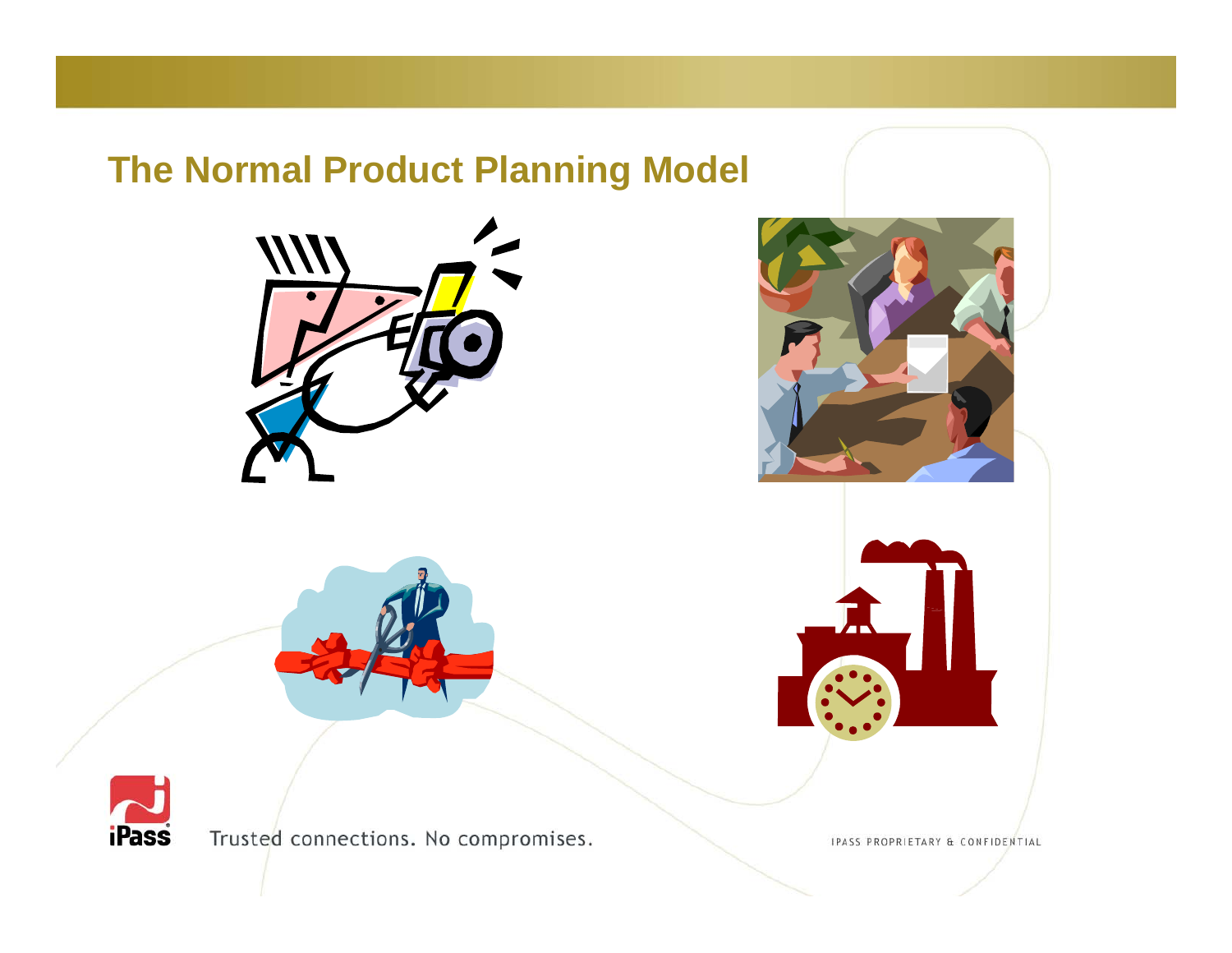## **What's Wrong With This Picture?**







Trusted connections. No compromises.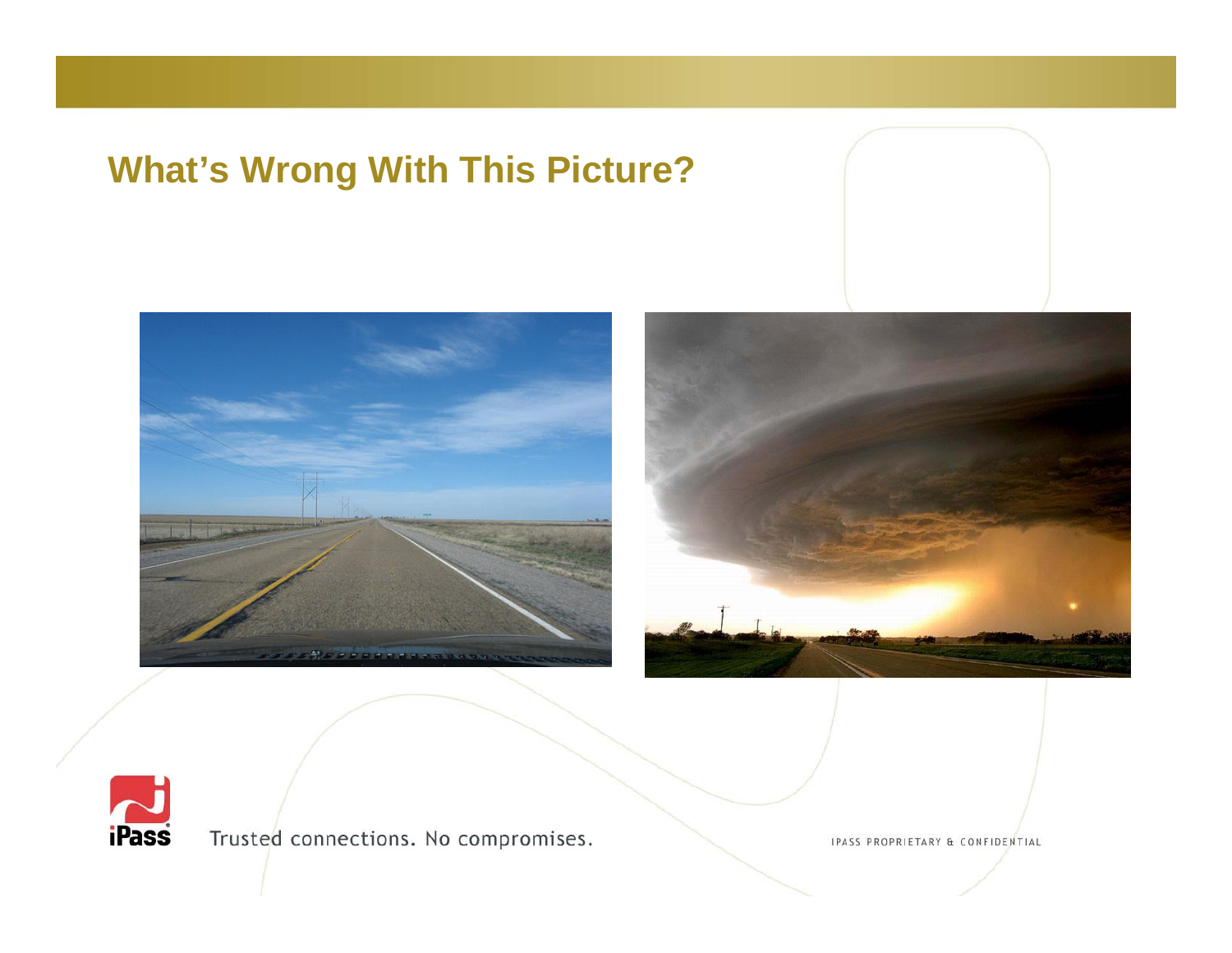## **Supply-Side Changes**

- STSN changes its name to iBAHN
	- Changes SSID to iBAHN in some cases  $\mathcal{C}^{\mathcal{A}}$
	- Retains STSN SSID in some cases $\sim$
	- How to "sniff" iBAHN SSID and associate with STSN SSID  $\mathcal{C}^{\mathcal{A}}$ stored in client directory?
- T-Mobile North America part of iPass network; T-Mobile Europe is not
	- But both networks share SSID "T-Mobile"
	- How to guide user to an iPass-supported T-Mobile hotspot?o



Trusted connections. No compromises.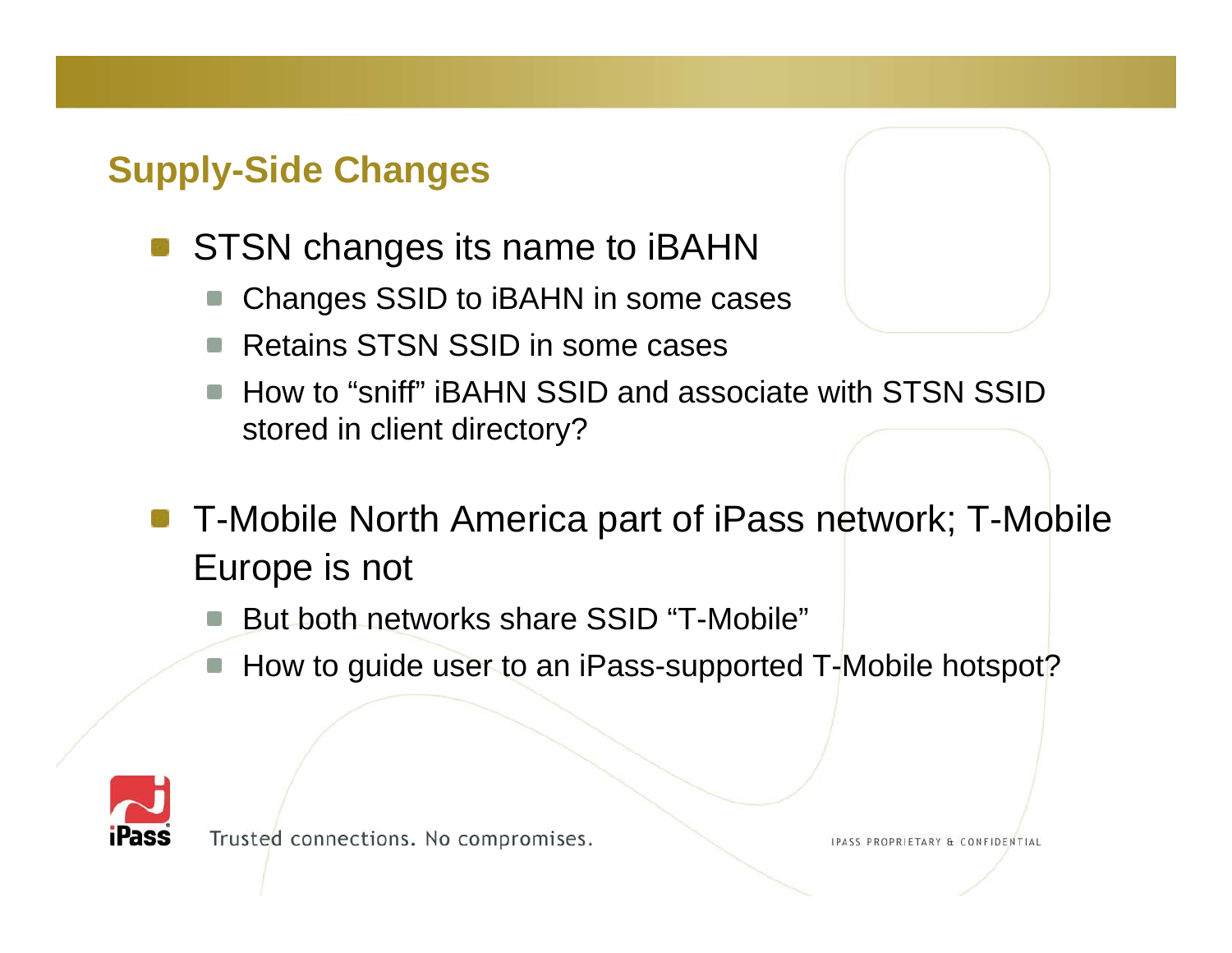## **Supply-Side Changes**

- Tokyo Venue Owners Sell Space to Wi-Fi Providers
	- Multiple providers at one location, with multiple SSID's  $\mathcal{L}_{\mathcal{A}}$
	- SSID's not broadcast
	- How to help user find an iPass-supported network?
- Japan "tier 2" Wi-Fi providers must employ WEP keys
	- How to inform user if client doesn't store the key?
- Evolution of Wi-Fi business modelsE.
	- Usage-based; pay-as-you-go
	- Managed service
	- Free
	- Flat rate per venue  $\sim$
	- Variable usage rate based on performance
	- Revenue share with advertiser (CbB)



Trusted connections. No compromises.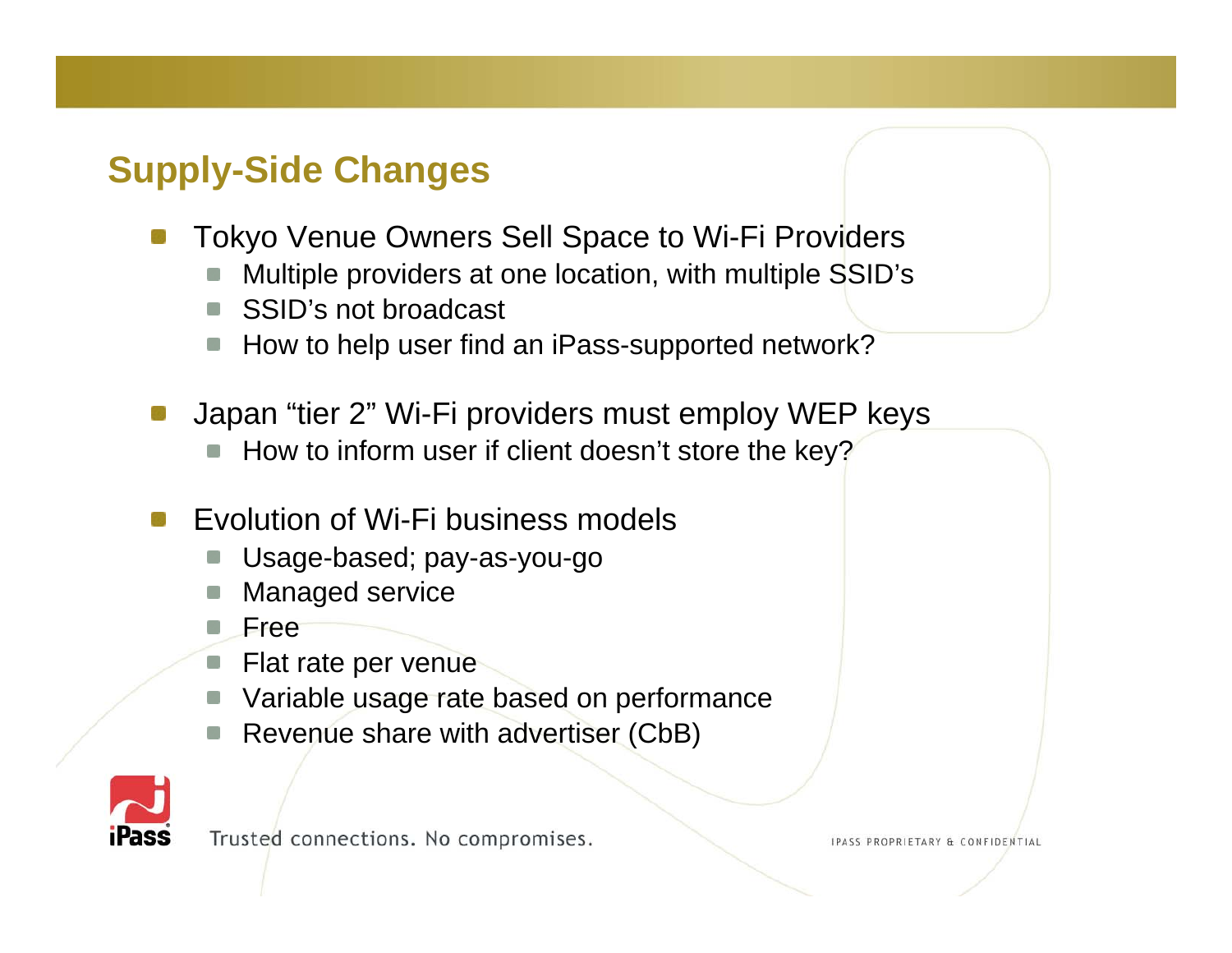## **Supply-Side Headaches**

- **•** Varying competitive situations among suppliers
	- Dealing with local monopolies  $\mathcal{C}^{\mathcal{A}}$
- **Varying levels of network engineering experience** among suppliers
	- Insufficient network backhaul **I**
	- Burger King UK story
	- Varying attention to details of venue information
		- Munchen vs. Munich
		- Which McDonald's? ×



Trusted connections. No compromises.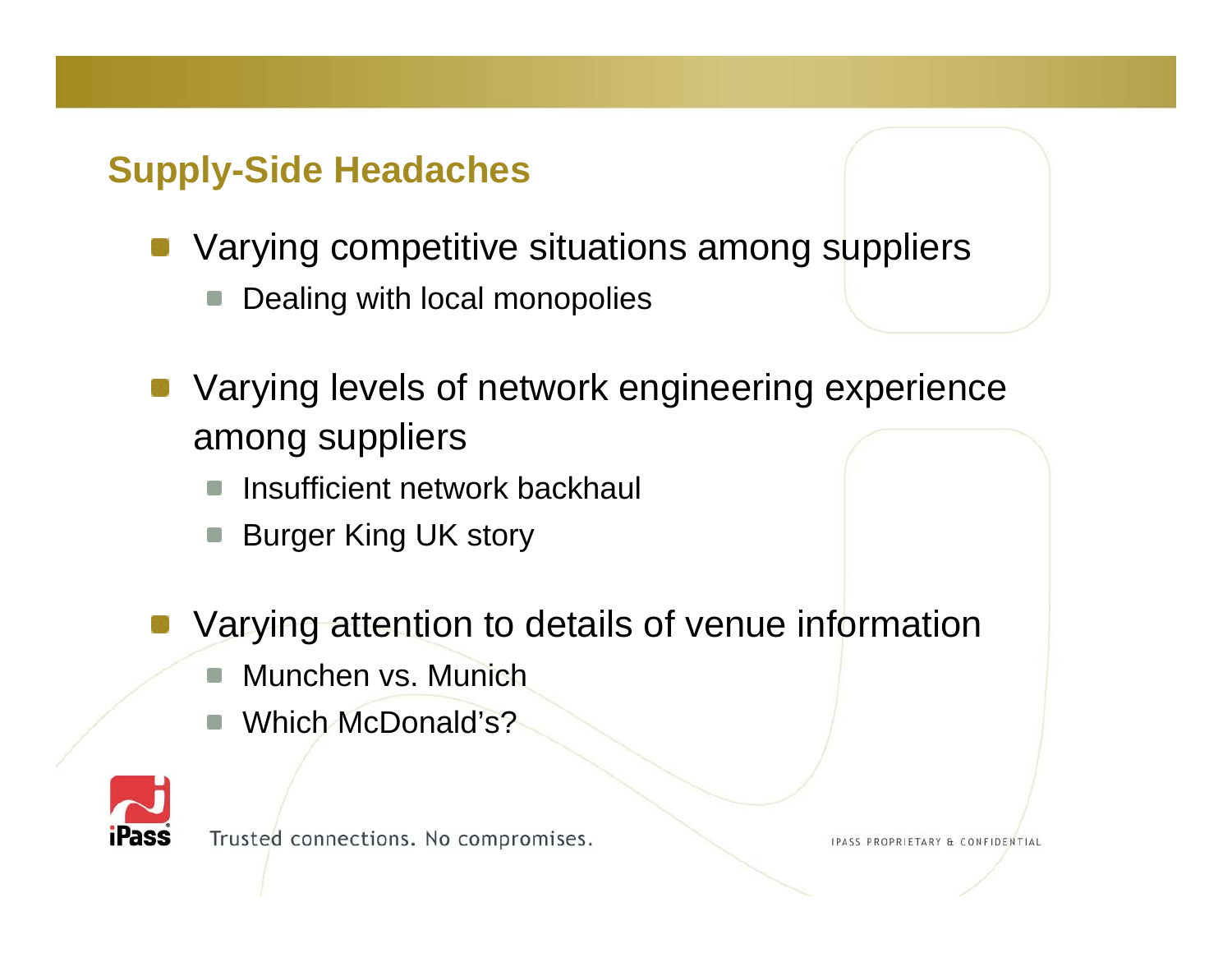#### **User Headaches**

- Wi-Fi device manager contention
	- Device managers don't share well  $\mathcal{C}^{\mathcal{A}}$
	- How to invoke/release device manager for campus vs. public Wi-Fi?
- Online hotspot finder
	- How do I know where to go to get online, so I can figure out where to  $\mathcal{L}_{\mathcal{A}}$ go to get online?
- Venue Sorting
	- How to adapt system built around phone numbers  $\mathbb{R}^n$
	- Munchen next to Muncie next to Munich $\mathcal{C}^{\mathcal{A}}$
	- **Searching** 
		- What city is Dulles airport in?
		- What prefecture am I in here in Tokyo?×



Trusted connections. No compromises.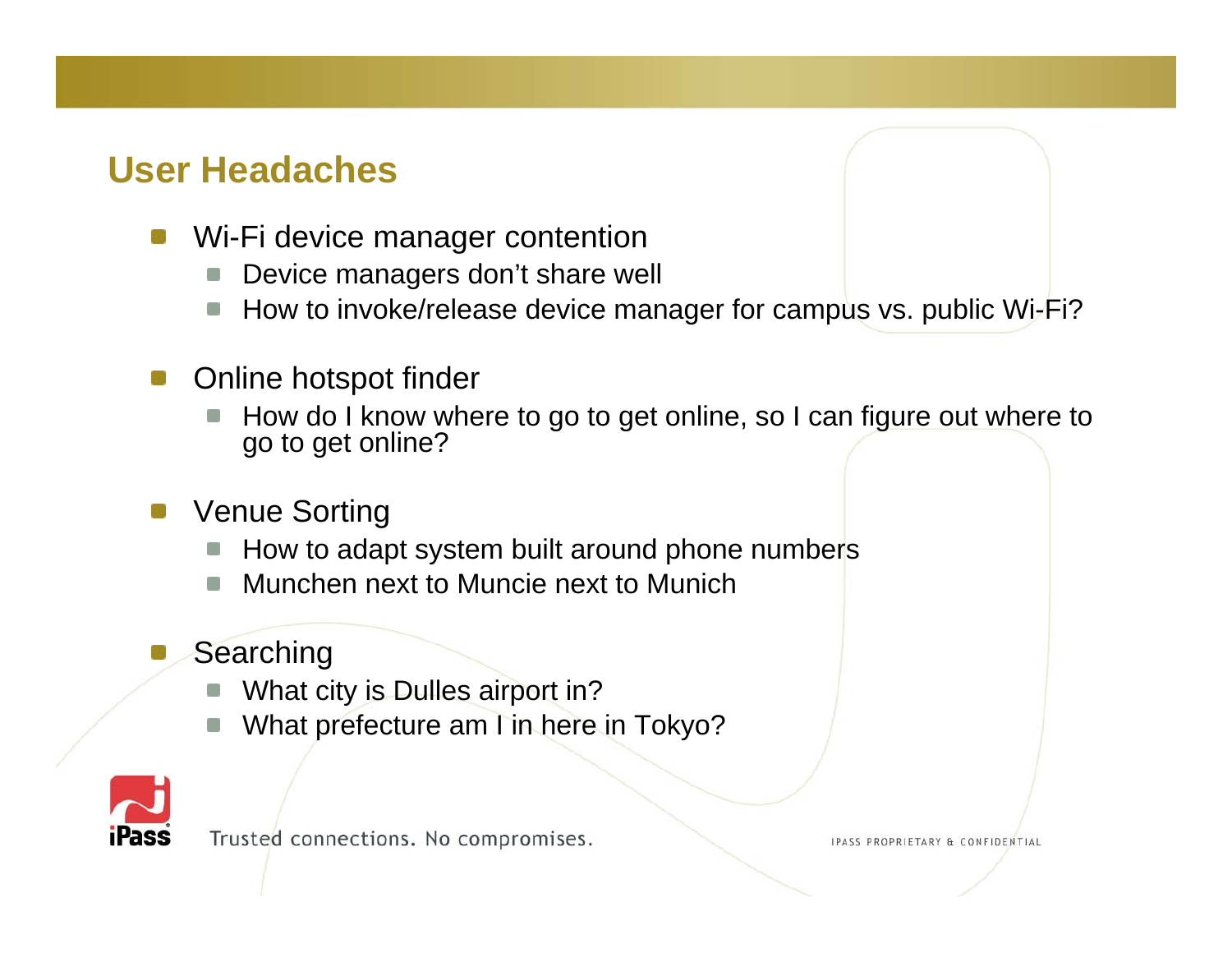#### **Demand-Side Changes**

- **Evolving pricing needs** 
	- **Usage**
	- **Usage with a daily cap**
	- Daily flat rate o.
	- All-you-can-eat
- Development of brand E.
	- T-Mobile, Starbucks, Borders  $\equiv$  "I can get connected"  $\mathcal{O}(\epsilon)$



Trusted connections. No compromises.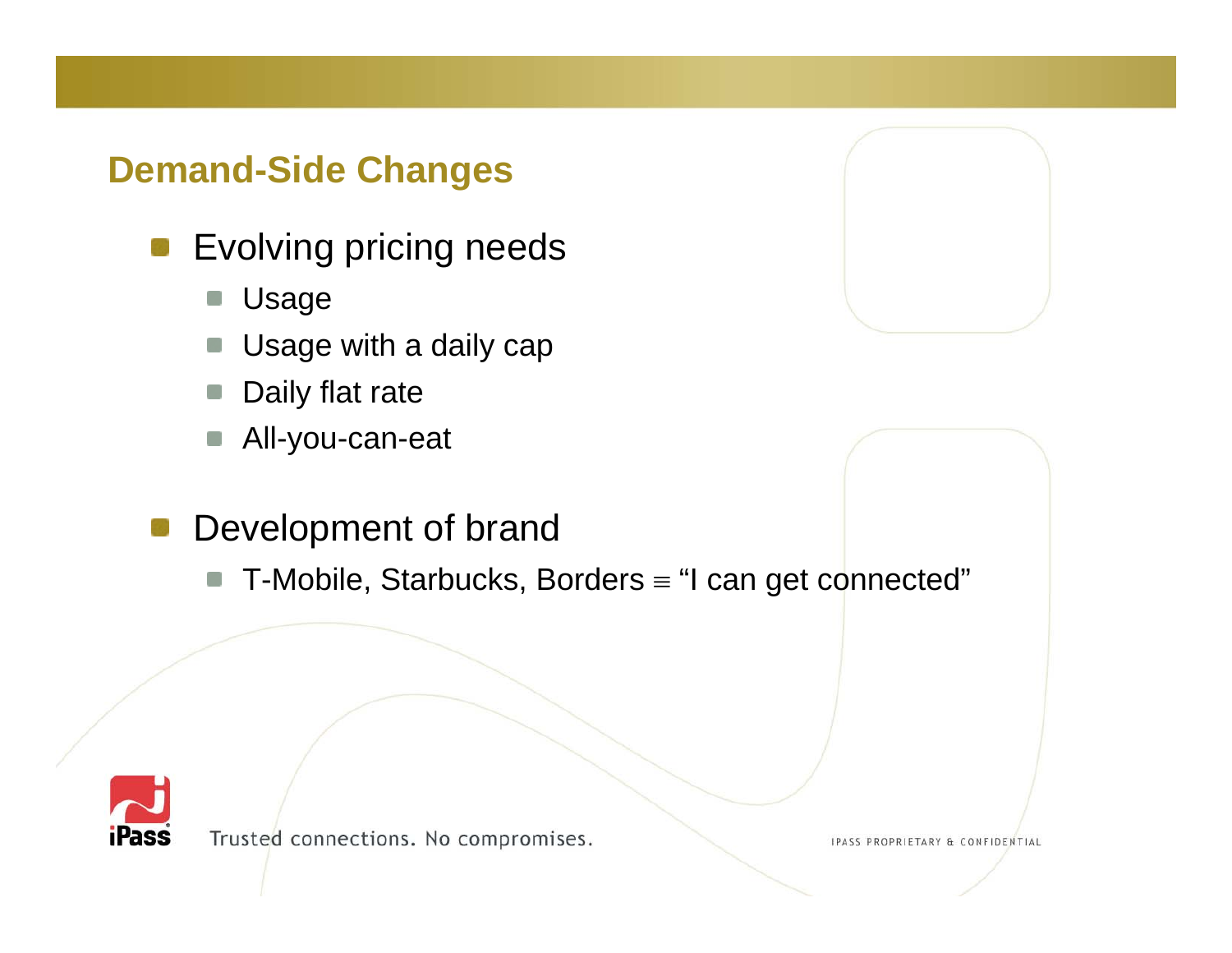### **Demand-Side Changes**

- Acceptance of "casual" Wi-Fi venues
	- Restaurants, coffee shops  $\mathcal{C}_{\mathcal{A}}$
- Acceptance of "free" Wi-Fi venues
	- Panera Bread $\langle \cdot \rangle$
- Change in connection behavior
	- Get on/get off P.
	- **U** "Just Connect Me"
	- Manage my connection across access media $\mathcal{P}_\mathcal{C}$



Trusted connections. No compromises.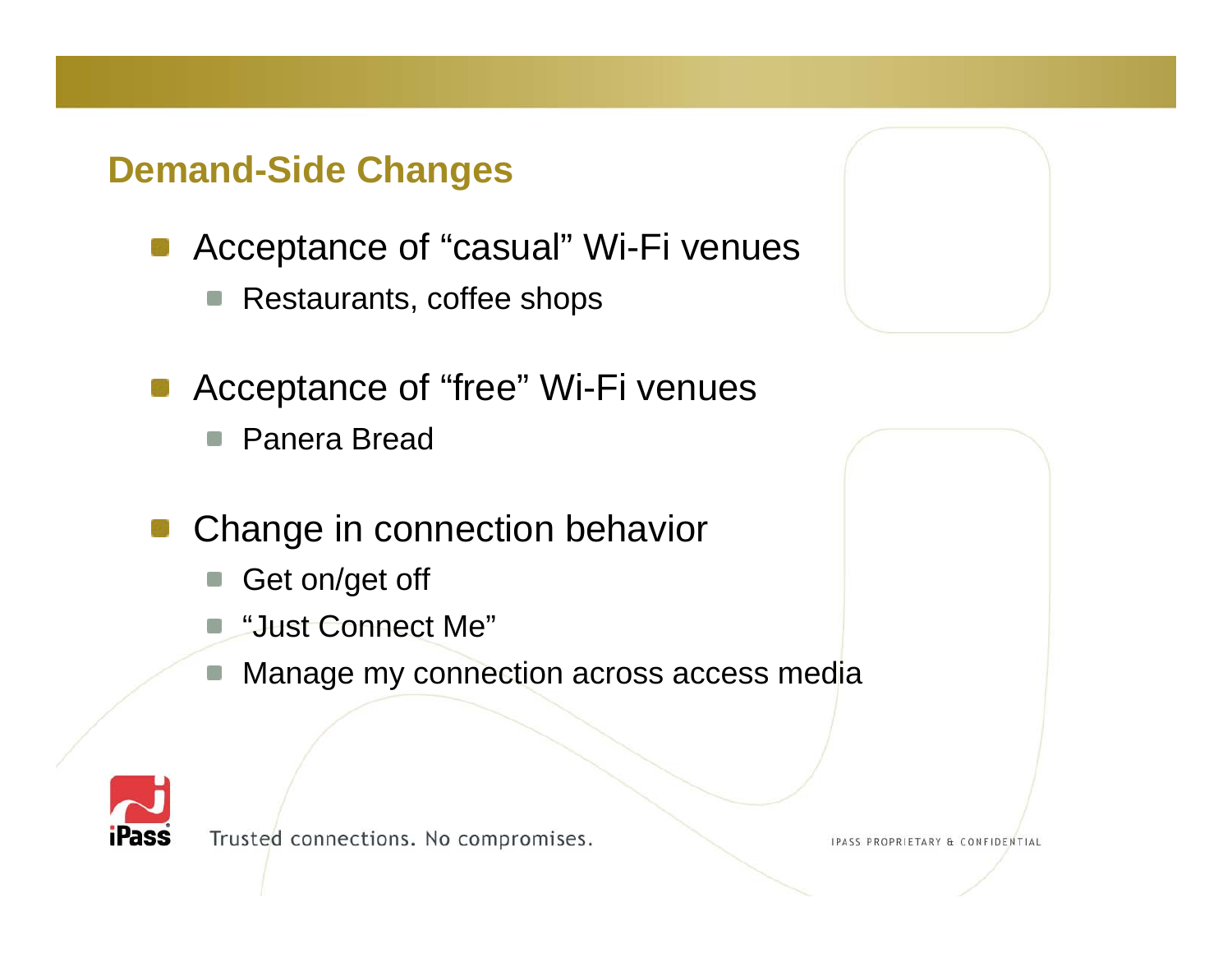## **Some Ways We've Responded**

- Offline finder  $\mathbb{R}^n$
- 2.x client WEP key message
- **Venue sort order**
- **Enable access to non-iPass networks**
- **Change in pricing models**
- **Change in revenue model**



Trusted connections. No compromises.

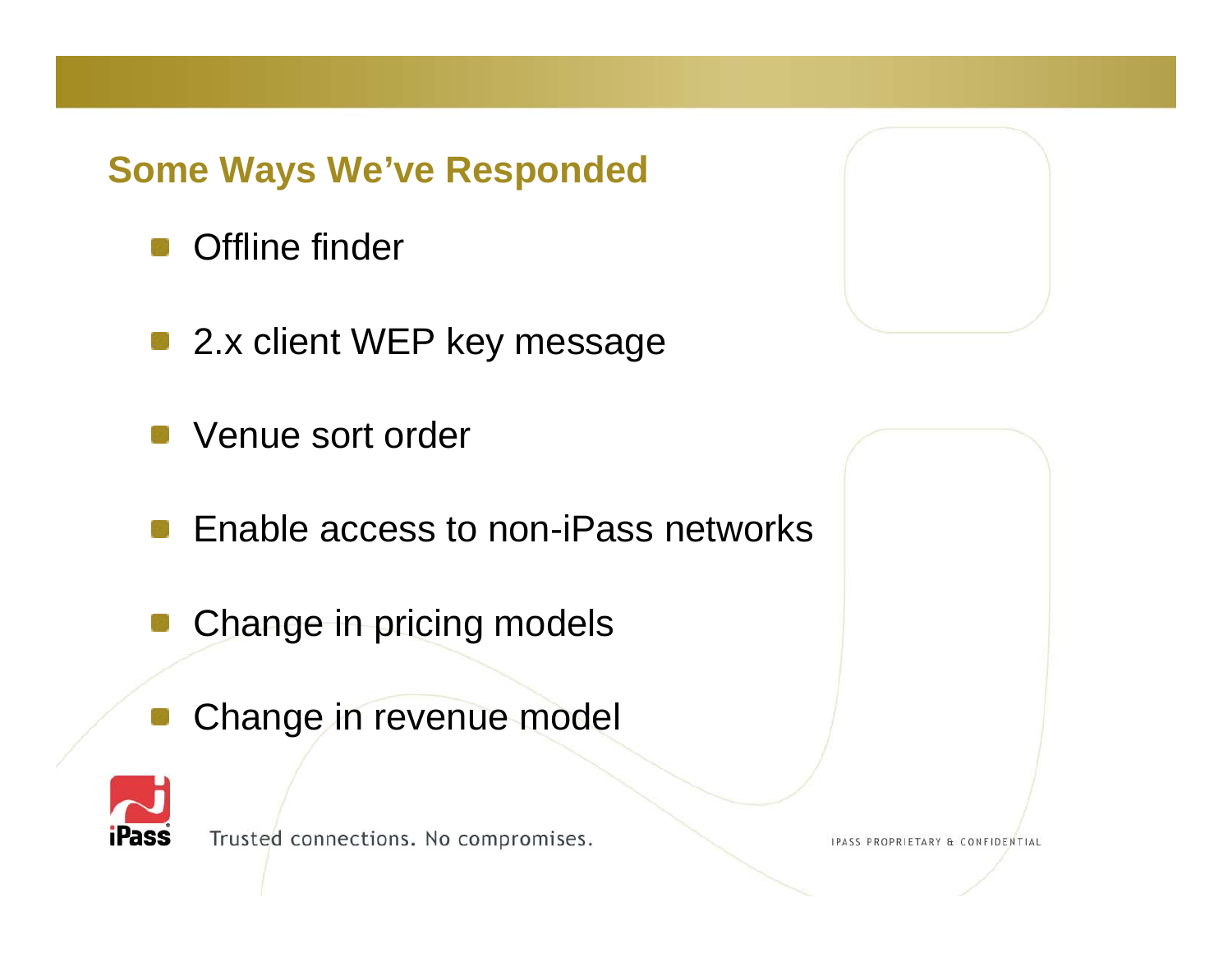# **Updated GUI**

| <b>A</b> iPassConnect                            | $ x$                | <b>diPassConnect</b>                           | $\Box$              |
|--------------------------------------------------|---------------------|------------------------------------------------|---------------------|
| Settings Bookmarks Help                          |                     | Settings Bookmarks Help                        |                     |
| <b>Trusted connections.</b><br>No compromises.   |                     | <b>Trusted connections.</b><br>No compromises. |                     |
| Search by location or phone number               |                     | Search by location or phone number             |                     |
| Country United Kingdom<br>$\sim$                 |                     | Country                                        | $\sim$              |
| انخا<br>Ω<br>London<br>City                      |                     | City                                           |                     |
| or enter a local phone number:                   | $i$ Pass            | or enter a local phone number:                 | iPass               |
| Area Code Phone number<br>Find<br>Clear          |                     | Area Code Phone number<br>Find<br>Clear        |                     |
| Phonebook                                        |                     | Phonebook                                      |                     |
| Available Wireless Networks (3)                  | O                   | * Available Wireless Networks (3)              |                     |
| Modem(7)                                         |                     | BTOpenzone                                     | all<br>$\bullet$    |
| $\triangleright$ ISDN (7)                        |                     | <b>NETGEAR</b>                                 | 山島<br>0             |
| $\blacktriangleright$ GSM (1)                    |                     | Vodafone GPRS Network                          | Θ<br>all.           |
| ▼ Wired Broadband (53)                           |                     | Home Broadband                                 |                     |
| $\blacktriangleright$ London (53)                |                     |                                                |                     |
| Carlton Tower                                    | $\bullet$           |                                                |                     |
| Corus - Hyde Park                                | $\bullet$           |                                                |                     |
| Heathrow Airport T1 Departures Connection Center | 6                   |                                                |                     |
| <b>Dial Properties</b>                           | <b>Add Bookmark</b> | <b>Dial Properties</b>                         | <b>Add Bookmark</b> |
| <b>Connect</b>                                   | Close               |                                                | Close<br>Connect    |

 $\boxed{\square}$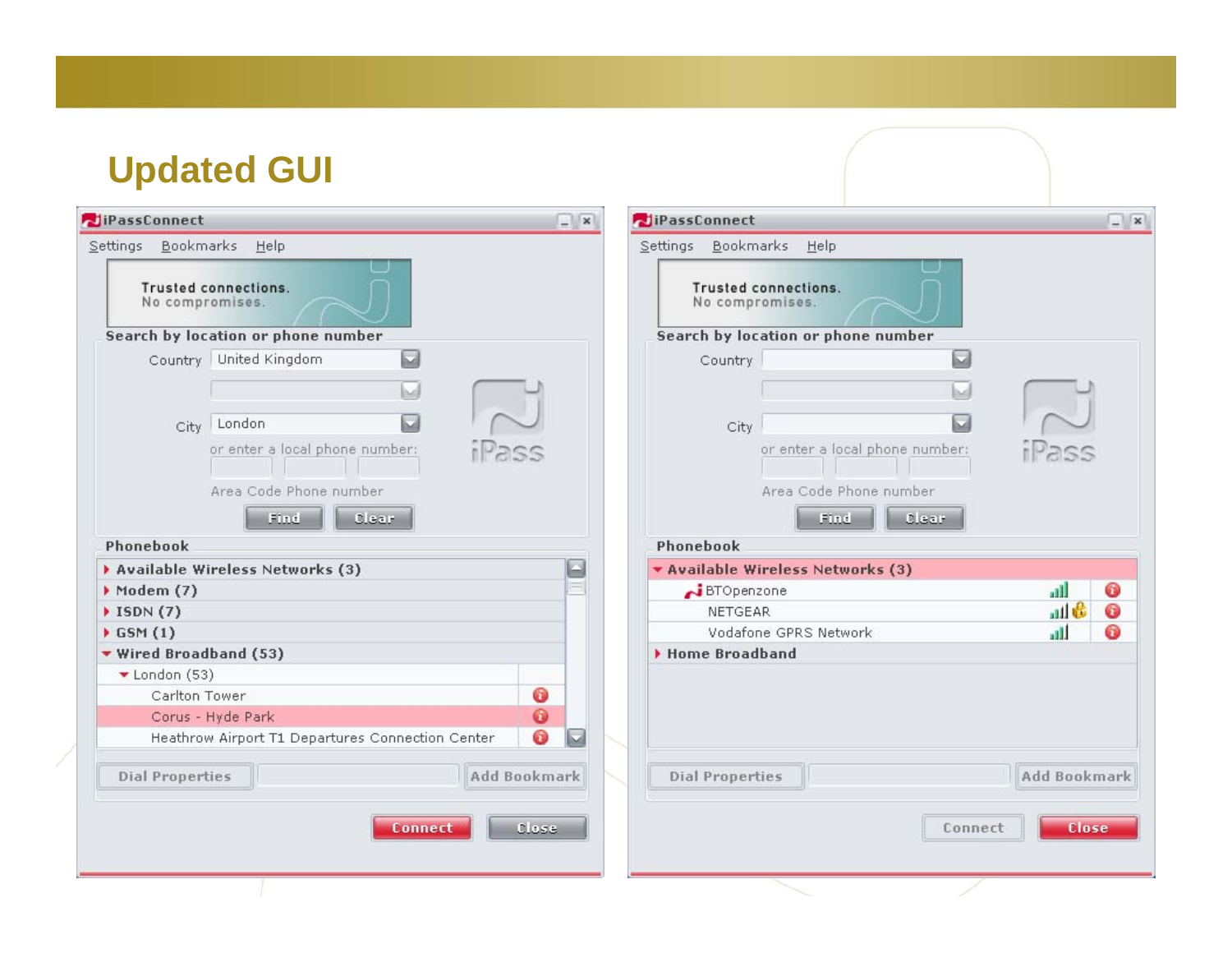#### **Balloon Tips**

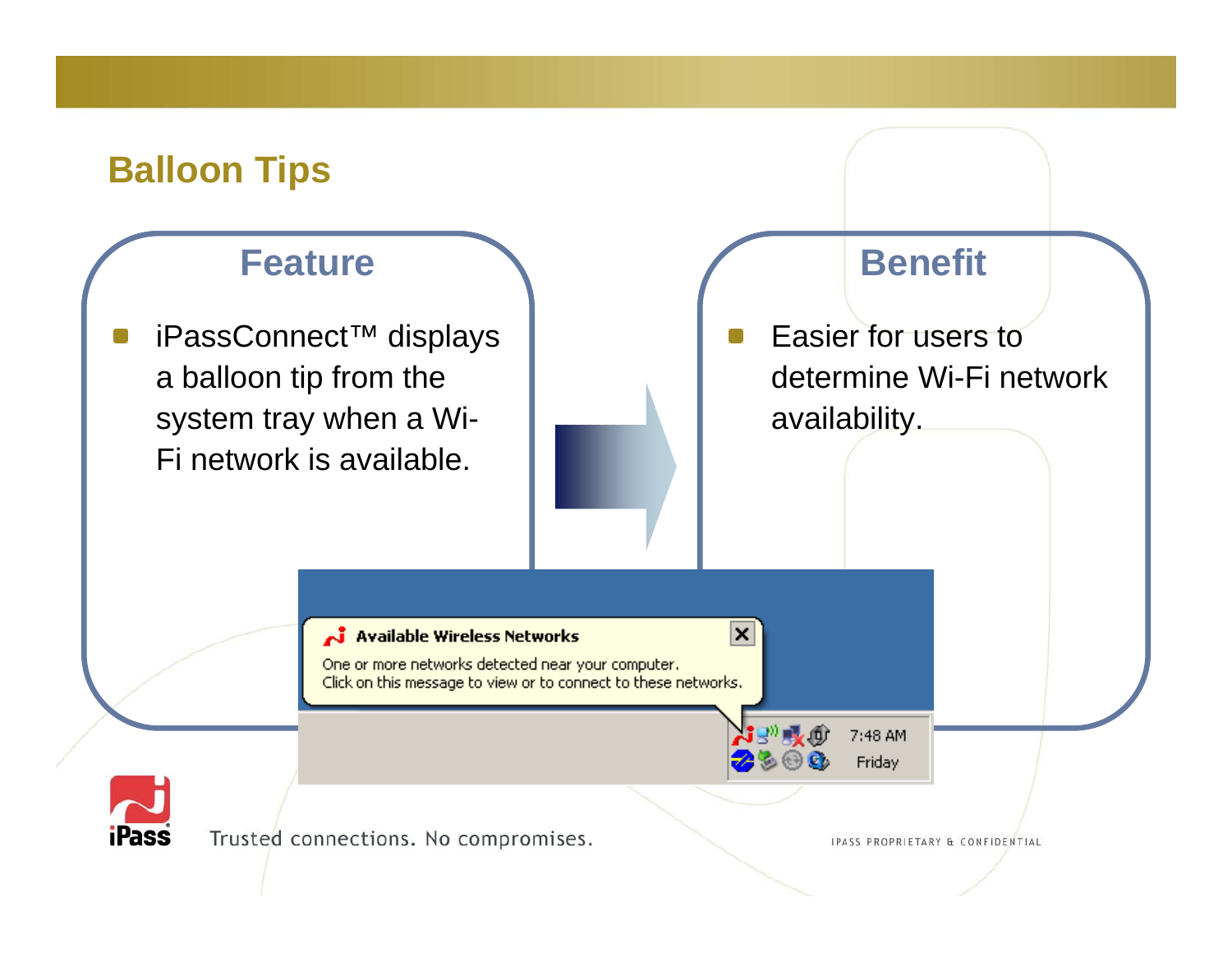#### **How to Cope with Turbulence**

- Think like a customer 2.3
	- Why would I buy this?
	- What problem does it solve? п
	- Does this apply to me? M.
	- Will I be a hero?  $\mathcal{L}_{\mathcal{A}}$

## Think like a sales person

- Who kind of person would buy this?  $\mathbb{R}^n$
- How will I know when I see one of them? a a
- How is this different? Better?M.



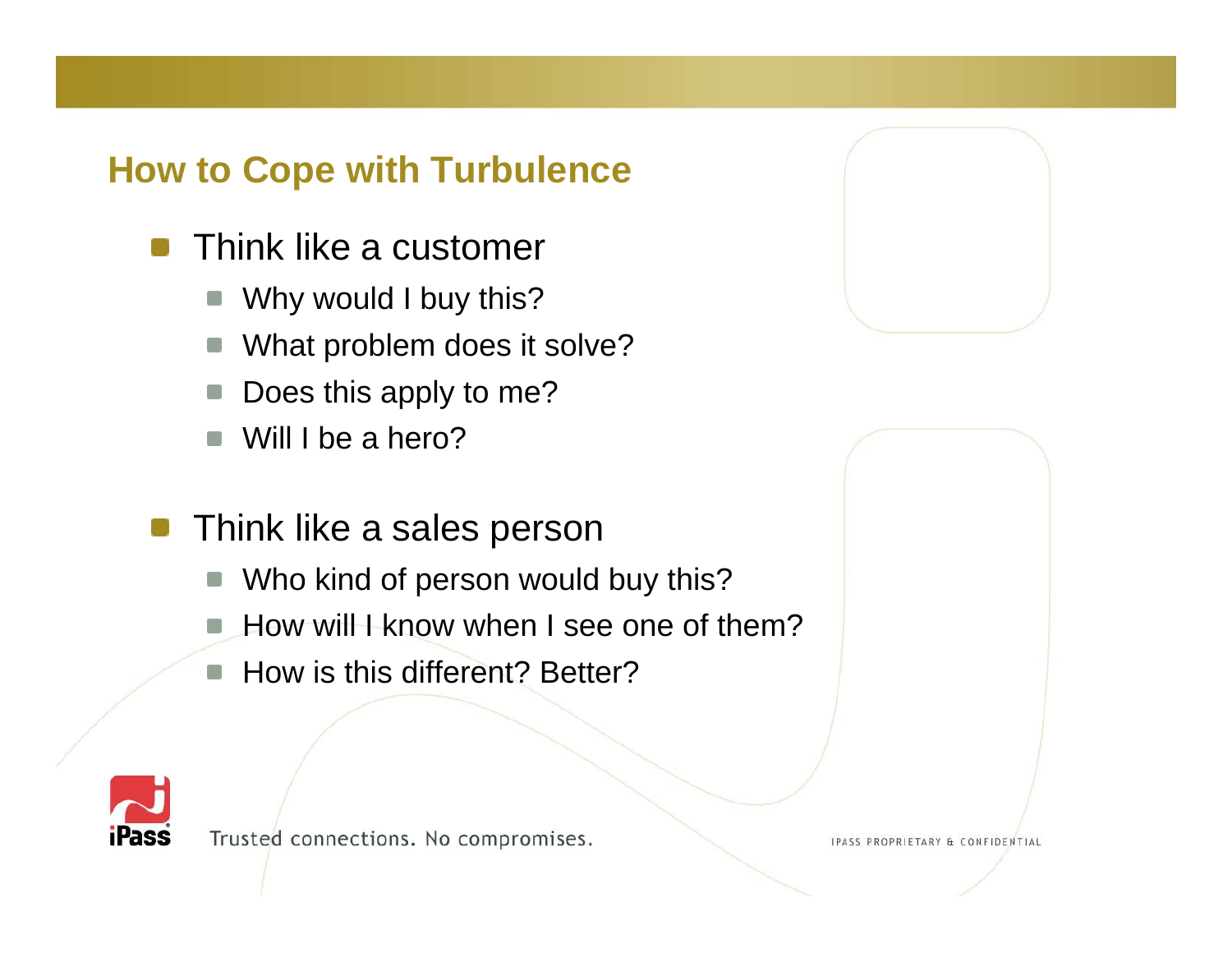### **How to Cope with Turbulence**

- Think like an economist
	- What factors would drive demand? Inhibit demand? ۰
	- What factors would drive supply? Inhibit supply? F.
	- Who's motivated to do what?T.
- Think like a debater B
	- Try on the opposite point of view o.
	- How does this change everything?  $\left\vert \cdot \right\rangle$
	- **How does this change nothing?**

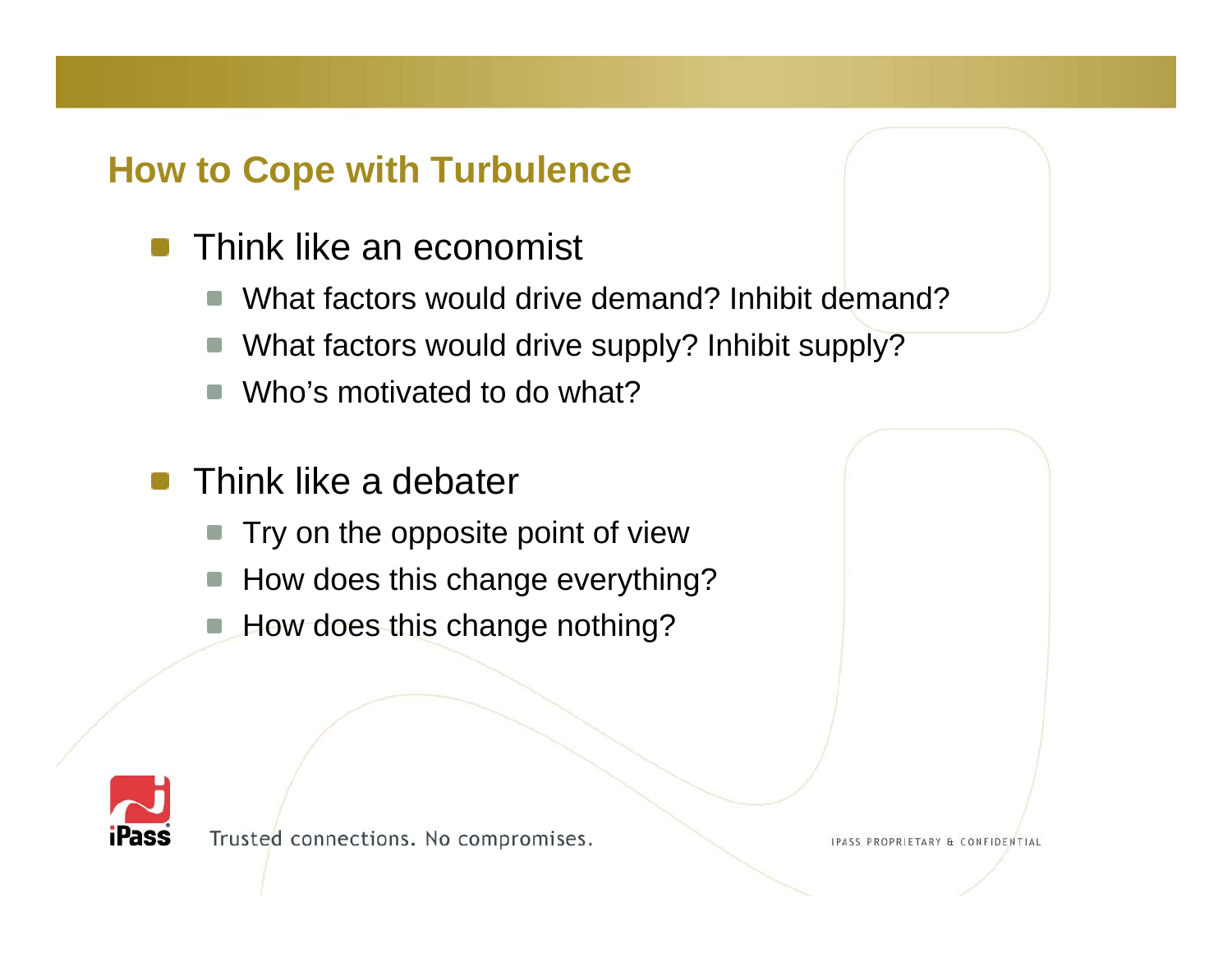#### **How to Cope with Turbulence**

- **Find a guide** 
	- Has some other company (probably in some other industry) M. faced this issue before?
- Talk to your customers
	- Don't ask them what they want  $\mathbb{R}^n$
	- Ask them why
	- What would they want if they knew what they wanted?  $\mathcal{C}^{\mathcal{C}}$
- Talk to your suppliers
	- What are they experiencing?O



Trusted connections. No compromises.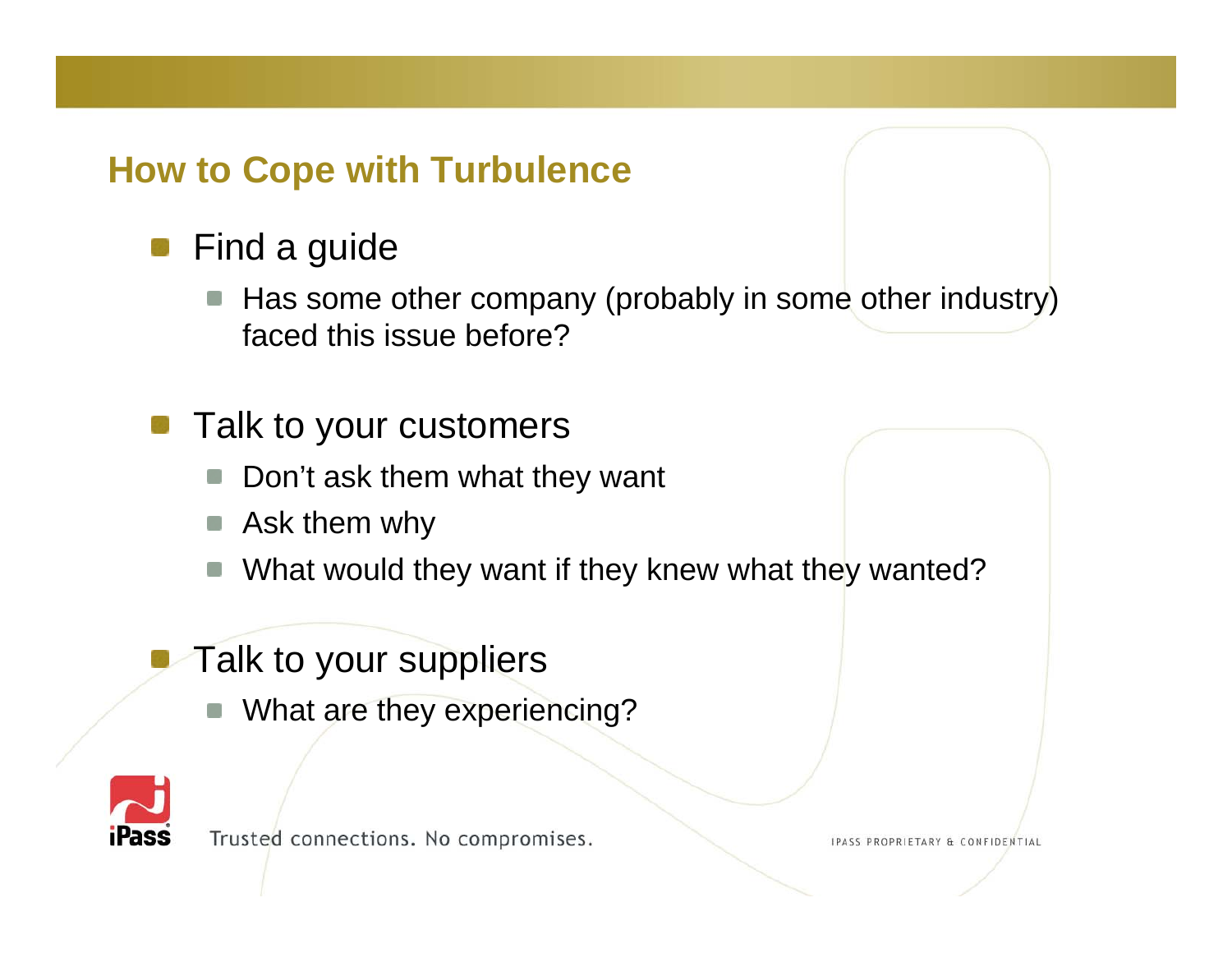## **Finding Your Recipe**

- Does it make business sense?
- What's my motivation? B.
- Has this ever happened k. before?
- Why will everything stay the same?
	- Why will everything change?

*You must remember this A kiss is just a kiss, a sigh is just a sigh. The fundamental things apply As time goes by*



"As Time Goes By" music and words by Herman Hupfeld © 1931 Warner Bros. Music Corporation, ASCAP

IPASS PROPRIETARY & CONFIDENTIAL



Trusted connections. No compromises.